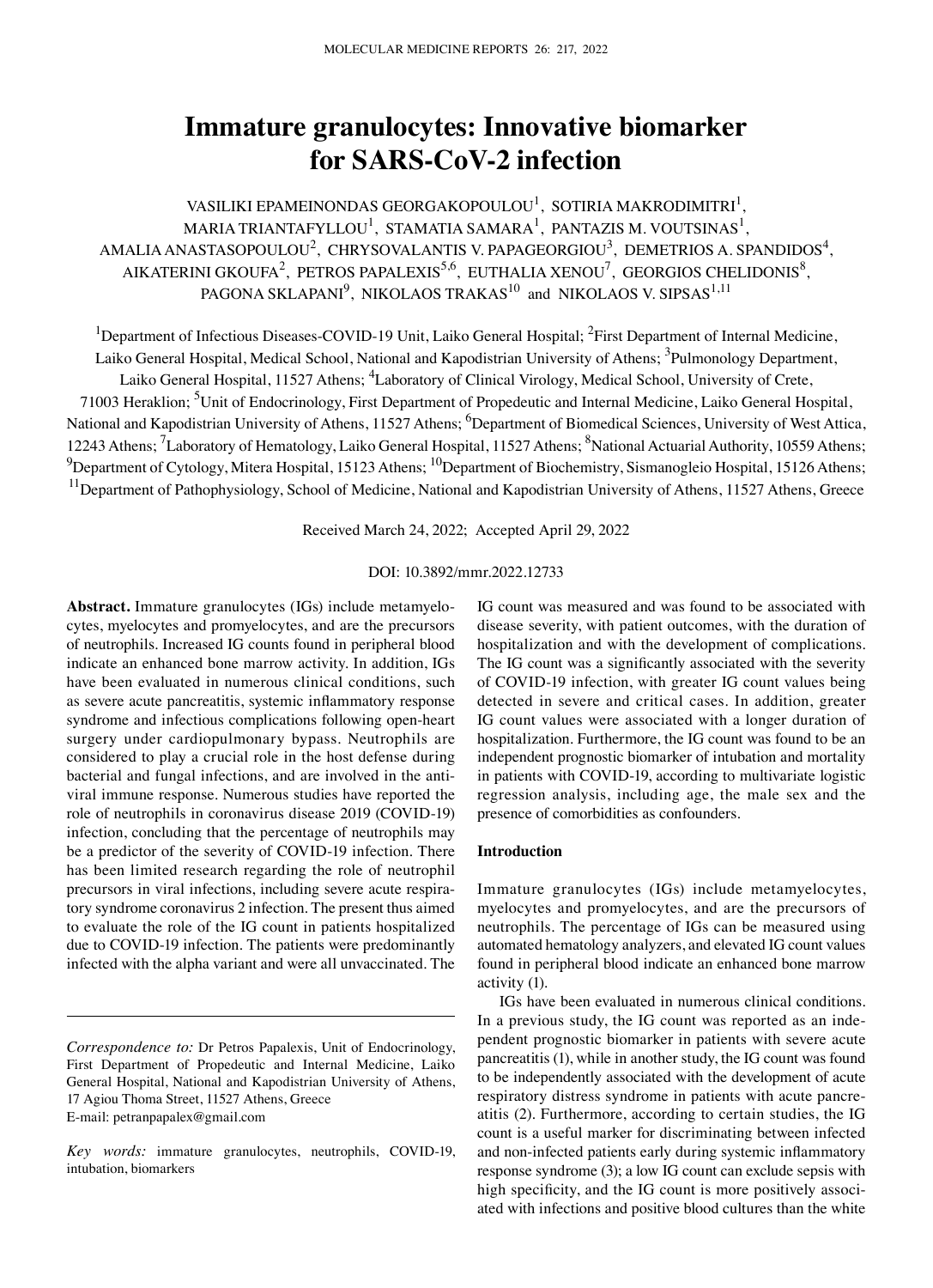blood cell count (4,5). Moreover, a post-operative increase in the IG count has been shown to be associated with post-operative organ failure and may be used to identify patients who are at risk of developing infectious complications following open‑heart surgery under cardiopulmonary bypass (6).

Neutrophils are leukocytes derived from bone marrow, and are considered to play a major role in the host defense during bacterial and fungal infections. Neutrophils are also involved in the antiviral immune response, and are the first and predominant cell population that reaches affected tissues after viral infection (7). The beneficial and harmful effects of neutrophils in viral infections, as well as the antiviral mechanisms of neutrophils have been previously reported (7,8). The role of neutrophils has been mostly studied in the context of influenza A virus infection, a human respiratory virus that causes severe disease with high rates of mortality, particularly among the elderly (9). The importance of neutrophil function has also been studied in infections from other viruses, such as herpes simplex virus types 1 and 2, cytomegalovirus, vesicular stomatitis virus (9), West Nile virus (10) and respiratory syncytial virus (11).

Coronavirus disease 2019 (COVID‑19) is an infectious disease caused by severe acute respiratory coronavirus 2 (SARS-CoV-2) (12), which was first identified in December, 2019 in Wuhan, China, and has since spread globally, resulting in an ongoing pandemic (13). Several researchers have reported the role of neutrophils in COVID-19 infection, demonstrating that the percentage of neutrophils along with other markers may be predictors of the severity of COVID‑19 infection (14,15) and that an increased neutrophil count and neutrophil‑to‑lymphocyte ratio are predominant in critical cases or non‑survivors (16).

However, to date, there has been limited research concerning the role of neutrophil precursors in viral infections, including SARS-CoV-2 infection, at least to the best of our knowledge. The present study thus aimed to evaluate the role of the IG count in patients with COVID-19 infection.

### **Materials and methods**

*Study design.* The design of the present study was prospective. Data were collected at the 'Laiko General Hospital' between October, 2020 and June, 2021. The present study was approved by the Institutional Board of Laiko General Hospital (protocol no. 716) and was in line with the declaration of Helsinki in 1995 (as revised in Edinburgh 2000). Written informed was obtained from all patients.

*Study participants and data collection.* In the present study, adult patients who visited or were hospitalized at the COVID-19 Unit of Laiko General Hospital due to SARS-CoV-2 infection, were enrolled. The patients were predominantly infected with the alpha variant and were all unvaccinated. All patients were treated according to the National Institutes of Health (NIH) protocols (17). Patients suffering from a disease or receiving medication that affects bone marrow neutrophil production were excluded from the study. More specifically, the exclusion criteria were the following: Hematological disorders, active cancer with or without chemotherapy or radiation treatment, autoimmune disorders and the administration of immunosuppressive agents. SARS‑CoV‑2 infection was confirmed by the positive detection of SARS‑CoV‑2 nucleic acid in examined nasopharyngeal samples with the use of reverse transcription‑polymerase chain reaction (RT‑PCR). Whole blood from the participants upon admission was collected and used for the measurement of the IG count using an automated Sysmex XE 2100 hematology analyzer (TOA Medical Electronics). The patients were classified into the following severity of illness categories: Mild/moderate, severe and critical based on the clinical spectrum of SARS‑CoV‑2 infection (17).

The following data were collected from all patients:  $i)$  Demographics: Age and sex;  $ii)$  the presence of comorbidities; iii) outcomes (recovery, intubation, mortality); iv) the duration of hospitalization; v) the development of disease‑related complications (pulmonary embolism, myocardial infarction, hemorrhage, mesenteric ischemia, pneumothorax, hematological complications). The IG count was associated with disease severity, outcomes, the duration of hospitalization and the development of complications.

*Statistical analysis.* Categorical variables are summarized as the number (percentage) and continuous variables as the mean  $\pm$  standard deviation. The normal distribution of variables was assessed using the Kolmogorov‑Smirnov test. Normally distributed variables were compared using an inde‑ pendent samples Student's t‑test on factors with two groups and one‑way analysis of variance (ANOVA) with Bonferroni post hoc pairwise comparisons on factors with three groups. Multivariate logistic regression analysis was performed to identify independent variables. Odds ratios (ORs) with 95% confidence intervals (CIs) are presented. Values of P<0.05 were considered to indicate statistically significant differences. Statistical analysis was performed using IBM SPSS‑Statistics version 26.0 (IBM Corp.).

#### **Results**

A total of 1,005 patients, 581 (57.8%) males and 424 (42.2%) females with COVID‑19 were enrolled in the study. The mean age of the patients was 62.07±16.83 years. A total of 798 (79.4%) patients had comorbidities. In addition, 134 (13.1%) patients had mild/moderate disease, 627 (62.4%) patients had severe disease and 243 (24.2%) patients had critical disease. Furthermore, 712 (70.8%) patients had a duration of hospitalization >10 days, 27 (2.7%) patients developed complications, 92 (9.2%) patients were intubated and 142 (14.1%) patients did not survive (Table I).

The mean IG count was  $0.03 \pm 0.02 \times 10^9$ /l in patients with mild/moderate disease,  $0.05 \pm 0.10 \times 10^{9}$ /l in patients with severe disease and  $0.09 \pm 0.15 \times 10^{9}$  in patients with critical disease. There was a statistically significant difference in the mean values of the IG counts between the three groups of disease severity, with the greatest mean value of IG observed in patients with critical disease (P=0.0001) (Fig. 1 and Table II).

The mean IG count was  $0.05 \pm 0.09 \times 10^9$ /l in patients with a duration of hospitalization <10 days and  $0.07+0.12 \times 10^9/1$  in patients with a duration of hospitalization >10 days. There was a statistically significant difference in the mean values of IG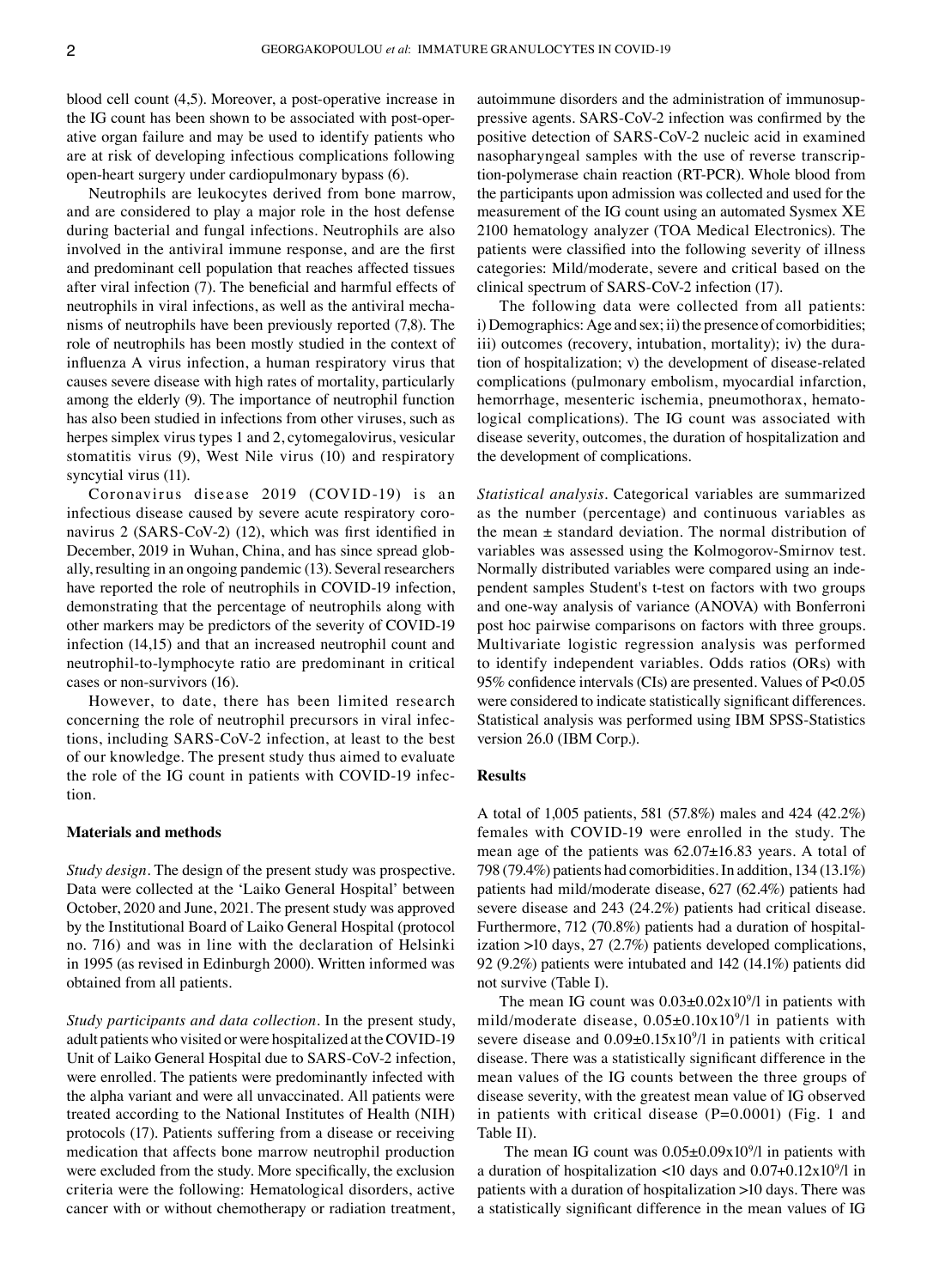Table I. Characteristics of the study population.

| Characteristic           | No. of patients $(\%)$ ,<br>$n=1,005$ |
|--------------------------|---------------------------------------|
| Sex                      |                                       |
| Male                     | 581 (57.8)                            |
| Female                   | 424 (42.2)                            |
| Age (years $\pm$ SD)     | $62.07 + 16.83$                       |
| Disease severity         |                                       |
| Mild/moderate            | 134 (13.1%)                           |
| Severe                   | 627 (62.4%)                           |
| Critical                 | 243 (24.2%)                           |
| <b>Outcomes</b>          |                                       |
| Hospitalization >10 days | 712 (70.8%)                           |
| Complications            | 27(2.7%)                              |
| Recovery                 | 863 (85.9%)                           |
| Intubation               | $92(9.2\%)$                           |
| Mortality                | 142 (14.1%)                           |

SD, standard deviation.



Figure 1. Mean values of IG counts in mild/moderate, severe and critical disease. The greatest mean IG count value was observed in patients with critical disease, when comparing patients with mild/moderate, severe and critical disease (P=0.0001). IG, immature granulocyte.

counts between the patients with a duration of hospitalization >10 and <10 days (P=0.029; Table II).

The mean IG count was  $0.07 \pm 0.06 \times 10^9$ /l in patients who developed complications and  $0.06 \pm 0.11 \times 10^9$ /l in patients who did not develop complications. Although the mean value of IG count was higher in patients who developed complication, no statistically significant difference was observed (P=0.66; Table II).

The mean IG count was  $0.11 \pm 0.15 \times 10^9$ /l in patients who were intubated and  $0.06 \pm 0.10 \times 10^9$ /l in patients that were not. There was a statistically significant difference in the mean IG count between patients who were intubated and patients who were not intubated (P=0.002; Table II).

The mean IG count was  $0.11 \pm 0.15 \times 10^9$ /l in patients who did not survive and  $0.05 \pm 0.10 \times 10^9$ /l in patients who recovered. There was a statistically significant difference in the mean IG count between patients who did not survive and patients who recovered (P=0.001; Table II).

Following multivariate logistic regression analysis, including as confounders age, male sex and the presence of comorbidities, an independent association was found between the IG count and intubation (OR, 13.98; 95% CI, 3.7‑52.83; P=0.003) (Table III). An independent association was also detected between the IG count and mortality (OR, 42.17; 95% CI, 10.23‑173.85; P=0.001) (Table IV).

## **Discussion**

Severe stressors, including sepsis, trauma and viral infections, can trigger emergency granulopoiesis, a hematological response mechanism that rapidly enhances *de novo* neutrophil production to cope with increased demands (18). This process leads to the presence of both immature and mature neutrophils in the peripheral circulation, which can have immunosuppressive or pro‑inflammatory effects (19). Despite a lack of understanding of the role of mature and immature neutrophils in the immune response, as well as their distinct characteristics, clinical interest in these cells is increasing due to their increasingly apparent association with disease severity and treatment response in a variety of pathologies, including sepsis and severe influenza (20). It has been reported that the process of emergency granulopoiesis and the availability of numerous freshly generated granulocytes may increase their destructive capacity (21).

According to the results of the present study, the IG count was associated with disease severity, with greater IG count values being detected in severe and critical cases. In addition, greater IG count values were found to be associated with a longer duration of hospitalization. Furthermore, the IG count was an independent prognostic biomarker of intubation and mortality in patients with COVID‑19.

Several studies have demonstrated the efficacy of standard blood tests performed upon patient admission to the hospital for the diagnosis and prediction of the severity of COVID-19 infection (15,22-24). The IG% is a metric that is poorly understood and underutilized by clinicians. In a routine blood count, this parameter may be measured inexpensively and swiftly (22). The early release of immature neutrophils from bone marrow into peripheral blood has been linked to inflammation, particularly in numerous infectious diseases (24). As a result, the IG% may be a reliable biomarker, which may be extremely useful in the context of the prediction of the severity of COVID‑19 infection and patient outcomes. Moreover, the half-life of IGs is 3 h and a short half-life marker easily reflects the inflammation status compared to other parameters with a longer half-life (25).

The IG count has been reported as an indicator of the severity of COVID‑19 infection in a some studies. Kuri‑Cervantes *et al* (26) demonstrated that patients with severe COVID-19 infection were distinguished from those with mild or moderate infection by the extensive induction and activation of various immune lineages, including the modulation of innate lymphocytes and granulocytes, manifested as changes in the frequency and phenotype of circulating IGs. Carissimo *et al* (24) performed the comprehensive flow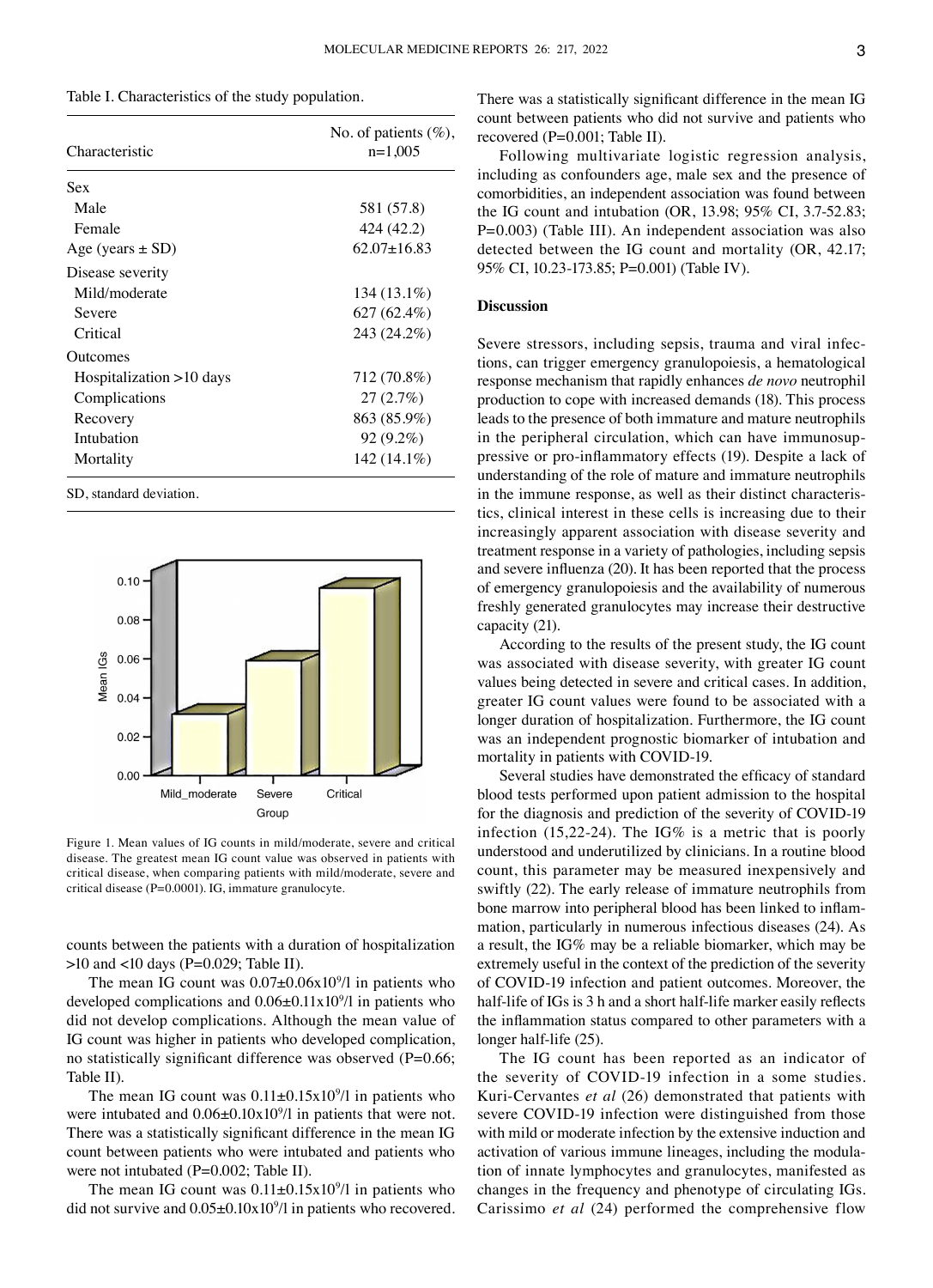|  |  |  |  |  |  |  |  |  | Table II. Mean IG counts in the study groups. |
|--|--|--|--|--|--|--|--|--|-----------------------------------------------|
|--|--|--|--|--|--|--|--|--|-----------------------------------------------|

| Study group               | IG count<br>(mean $\pm$ SD x10 <sup>9</sup> /l) | P-value |
|---------------------------|-------------------------------------------------|---------|
| Mild/moderate             | $0.03 + 0.02$                                   | 0.0001  |
| Severe                    | $0.05 + 0.10$                                   |         |
| Critical                  | $0.09 + 0.15$                                   |         |
| Hospitalization <10 days  | 0.05+0.09                                       | 0.029   |
| Hospitalization >10 days  | $0.07 + 0.12$                                   |         |
| Complications             | $0.07 + 0.06$                                   | 0.66    |
| No complications          | $0.06 + 0.11$                                   |         |
| Intubation                | $0.11 + 0.15$                                   | 0.002   |
| No intubation             | $0.06 + 0.10$                                   |         |
| Mortality                 | $0.11 + 0.15$                                   | 0.001   |
| Recovery                  | $0.05 \pm 0.10$                                 |         |
| IG, immature granulocyte. |                                                 |         |

Table III. Multivariate logistic regression analysis of factors independently associated with intubation.

| Parameter                                                   | Odds<br>ratio | 95% Confidence<br>interval | P-value |
|-------------------------------------------------------------|---------------|----------------------------|---------|
| Age                                                         | 1.854         | 1.160-2.964                | 0.010   |
| Male sex                                                    | 1.021         | 1.006-1.036                | 0.006   |
| <b>IGs</b>                                                  | 13.986        | 3.703-52.823               | 0.003   |
| Comorbidities                                               | 3.795         | 1.458-9.879                | 0.006   |
| $10^{\circ}$ : $\ldots$ $\ldots$ $\ldots$ $\ldots$ $\ldots$ |               |                            |         |

IGs, immature granulocytes.

Table IV. Multivariate logistic regression analysis of factors independently associated with mortality.

| Parameter                   | Odds<br>ratio | 95% Confidence<br>interval | P-value |  |
|-----------------------------|---------------|----------------------------|---------|--|
| Age                         | 1.084         | 1.066-1.102                | 0.001   |  |
| Male sex                    | 2.237         | 1.463-3.421                | 0.001   |  |
| <b>IGs</b>                  | 42.173        | 10.230-173.856             | 0.001   |  |
| Comorbidities               | 7.409         | 1.732-31.695               | 0.007   |  |
| IGs, immature granulocytes. |               |                            |         |  |

cytometric analysis of whole blood samples from patients with SARS-CoV-2, which revealed a significant increase in the number of IGs. This increase was found to be prominently associated with disease severity (24). Schulte‑Schrepping *et al* (27), in their study, mentioned that severe COVID-19 infection was marked by the presence of neutrophil precursors, as evidence of emergency myelopoiesis, indicating that COVID‑19 induces marked alterations in the neutrophil compartment.

According to the study by Combadière *et al* (28), increased proportions of circulating IGs expressing either CD123 or lectin-like oxidized low-density lipoprotein receptor-1 in critical COVID‑19 cases were associated with disease severity and thromboembolic complications. In addition, in their study on 368 patients with SARS‑CoV‑2 infection, Myari *et al* (22) discovered that the IG count may be a useful indicator of critical disease.

The delta neutrophil index (DNI) represents a marker obtained by calculating the fraction of circulating IGs. Birben et al (29), in their study on 388 patients with COVID-19 requiring intensive care, concluded that the DNI could be used as an effective prognostic biomarker for mortality in these patients. Moreover, according to the study by Karagol *et al* (30), there was a statistically significant association between the DNI levels and the severity of multisystem inflammatory syndrome in children with COVID-19.

Notably, Daix *et al* (31) reported that the IG count could aid in the identification of pulmonary bacterial infections in patients in the intensive care unit hospitalized for acute respiratory distress syndrome caused by COVID‑19. To the best of our knowledge, the present study is the first to mention a statistically significant association between the IG count and the duration of hospitalization, and between the IG count and intubation and mortality in patients hospitalized in general hospital wards due to COVID‑19.

However, there are some limitations to the present study. Although the strong points of the study are the large number of participants and reliable follow‑up, this was a single‑center study. In addition, patients vulnerable to SARS-CoV-2 infection, such as those suffering from hematological disorders, active cancer and autoimmune disorders were excluded. Thus, further comprehensive multicenter, prospective studies are required for more detailed results.

In conclusion, the present study demonstrates that the IG count is associated with the severity of COVID-19 infection, with greater IG count values observed in severe and critical cases. In addition, greater IG count values were found to be associated with a longer duration of hospitalization. Furthermore, the IG count was found to be an independent prognostic indicator of intubation and mortality in patients with COVID-19.

#### **Acknowledgements**

Not applicable.

## **Funding**

No funding was received.

## **Availability of data and materials**

All data generated or analyzed during this study are included in this published article.

## **Authors' contributions**

AG, DAS and PP conceptualized the study. VEG, SM, MT, SS, PMV, CVP, AA and NVS were involved in the design of the study and prepared the draft of the manuscript. VEG and NVS provided critical revisions. PS, GC, NT and EX obtained